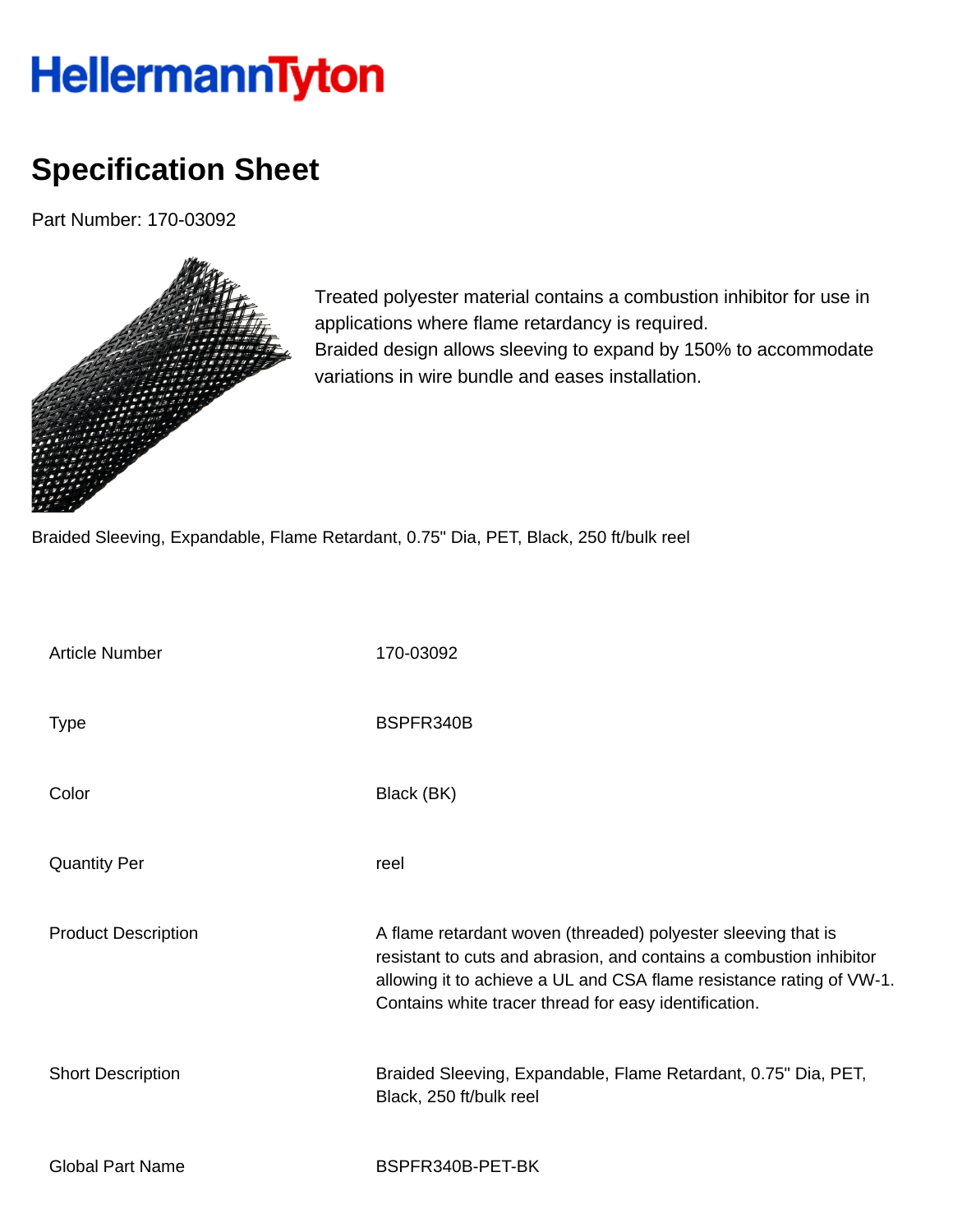| Length L (Imperial)                   | 250.0                   |
|---------------------------------------|-------------------------|
| Length L (Metric)                     | 76.2                    |
| <b>Bundle Diameter Min (Imperial)</b> | 0.5                     |
| <b>Bundle Diameter Min (Metric)</b>   | 12.7                    |
| <b>Bundle Diameter Max (Imperial)</b> | 1.25                    |
| <b>Bundle Diameter Max (Metric)</b>   | 31.8                    |
| Diameter D (Imperial)                 | 0.75                    |
| Diameter D (Metric)                   | 19.1                    |
| Nominal Diameter (Imperial)           | 0.75                    |
| Nominal Diameter (Metric)             | 19.1                    |
|                                       |                         |
|                                       |                         |
| <b>Material</b>                       | Polyester (PET)         |
| <b>Material Shortcut</b>              | <b>PET</b>              |
| ammahilitu                            | <b>MII QOQ LII AAAL</b> |

Flammability Mil-202 UL VW-1 FAR 25 FMVSS 302

Halogen Free Yes